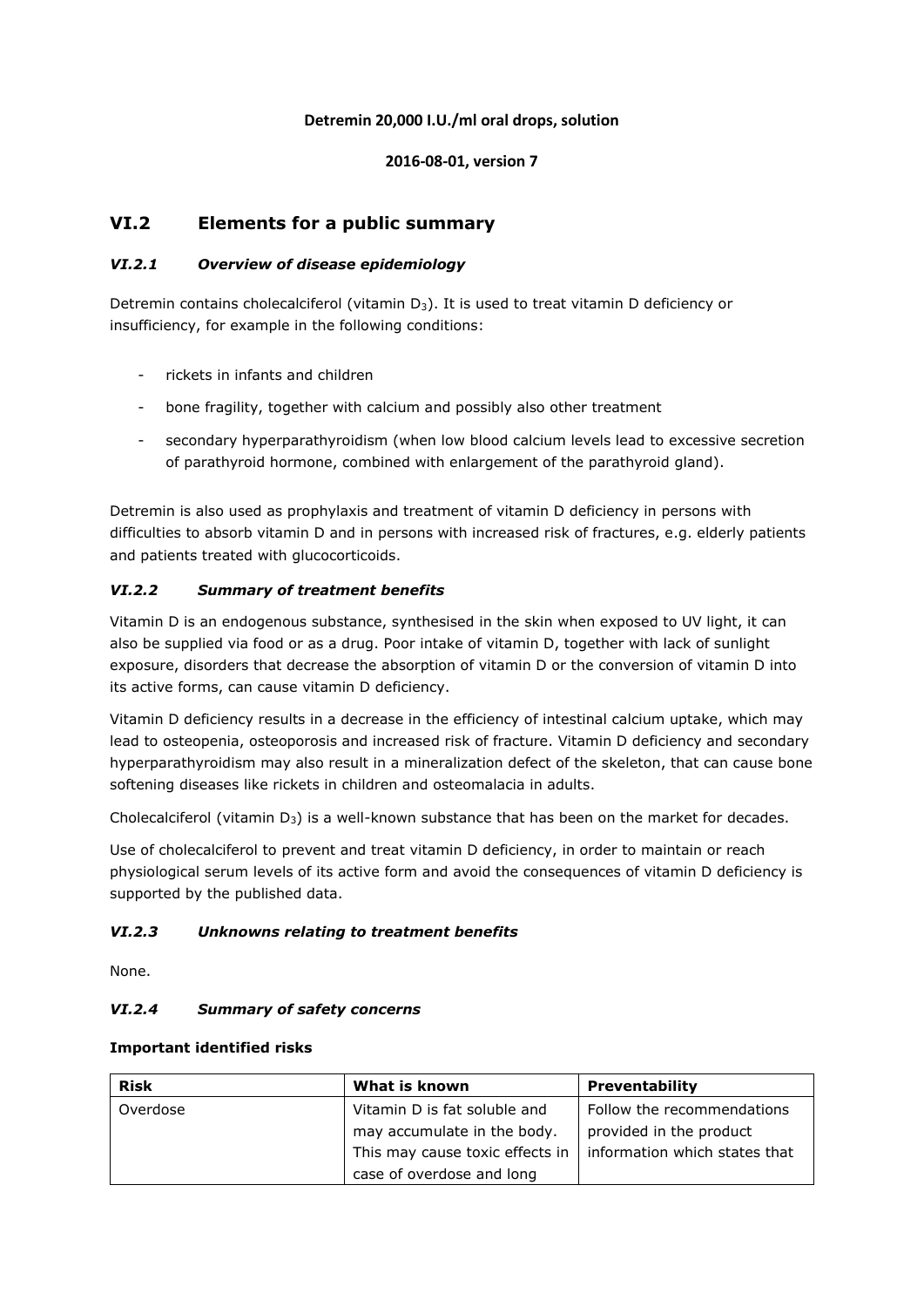| <b>Risk</b>                   | What is known                             | Preventability                             |
|-------------------------------|-------------------------------------------|--------------------------------------------|
|                               | term treatment with excessive             | the recommended treatment                  |
|                               | doses. Acute or chronic                   | should not be exceeded.                    |
|                               | overdose of vitamin D can                 |                                            |
|                               | cause too high levels of                  |                                            |
|                               | calcium in the blood.                     |                                            |
| Too high levels of calcium in | Too high levels of calcium in             | Follow the recommendations                 |
| the blood and urine           | the blood and urine have been             | provided in the product                    |
| (hypercalcaemia,              | seen after intake of products             | information which states you               |
| hypercalciuria)               | containing vitamin D <sub>3</sub> . Acute | should not take Detremin if                |
|                               | or chronic overdose of vitamin            | you have too high levels of                |
|                               | D can cause too high levels of            | calcium in the blood, and you              |
|                               | calcium in the blood.                     | should tell your doctor if you             |
|                               |                                           | have had kidney problems.                  |
|                               |                                           |                                            |
|                               |                                           | At high doses of vitamin D <sub>3</sub> ,  |
|                               |                                           | the calcium levels in the blood            |
|                               |                                           | may be monitored and                       |
|                               |                                           | particular caution is                      |
|                               |                                           | recommended in patients with               |
|                               |                                           | a history of kidney stones.                |
| Allergic (hypersensitivity)   | Allergic (hypersensitivity)               | Follow the recommendations                 |
| reactions                     | reactions such as itching, rash           | provided in the product                    |
|                               | or hives have been seen after             | information which states that              |
|                               | intake of products containing             | you should not take Detremin               |
|                               | vitamin $D_3$ .                           | if you are allergic                        |
|                               |                                           | (hypersensitive) to vitamin D <sub>3</sub> |
|                               |                                           | or any of the other ingredients            |
|                               |                                           | of Detremin.                               |

# **Missing information**

| <b>Risk</b>         | What is known                                                                |
|---------------------|------------------------------------------------------------------------------|
| Teratogenic risk at | Studies in animals have shown reproductive toxicity of high doses of         |
| overdoses           | vitamin D. At doses far higher than the human therapeutic range              |
|                     | teratogenicity has been observed in animal studies. There are no             |
|                     | indications that vitamin D at therapeutic doses is teratogenic in humans.    |
| Use in patients     | Detremin should not be used in combination with calcium in patients with     |
| with severe         | severe impaired renal function. Vitamin $D_3$ should be used with caution in |
| impaired renal      | patients with impaired renal function, and the effect on calcium and         |
| function            | phosphate levels should be monitored. The risk of soft tissue calcification  |
|                     | should be taken into account. In patients with severe renal insufficiency,   |
|                     | vitamin D in the form of cholecalciferol is not metabolized normally and     |
|                     | another form of vitamin D may therefore be needed.                           |

# *VI.2.5 Summary of risk minimisation measures by safety concern*

All medicines have a Summary of Product Characteristics (SmPC) which provides physicians, pharmacists and other health care professionals with details on how to use the medicine, the risks and recommendations for minimising them. An abbreviated version of this in lay language is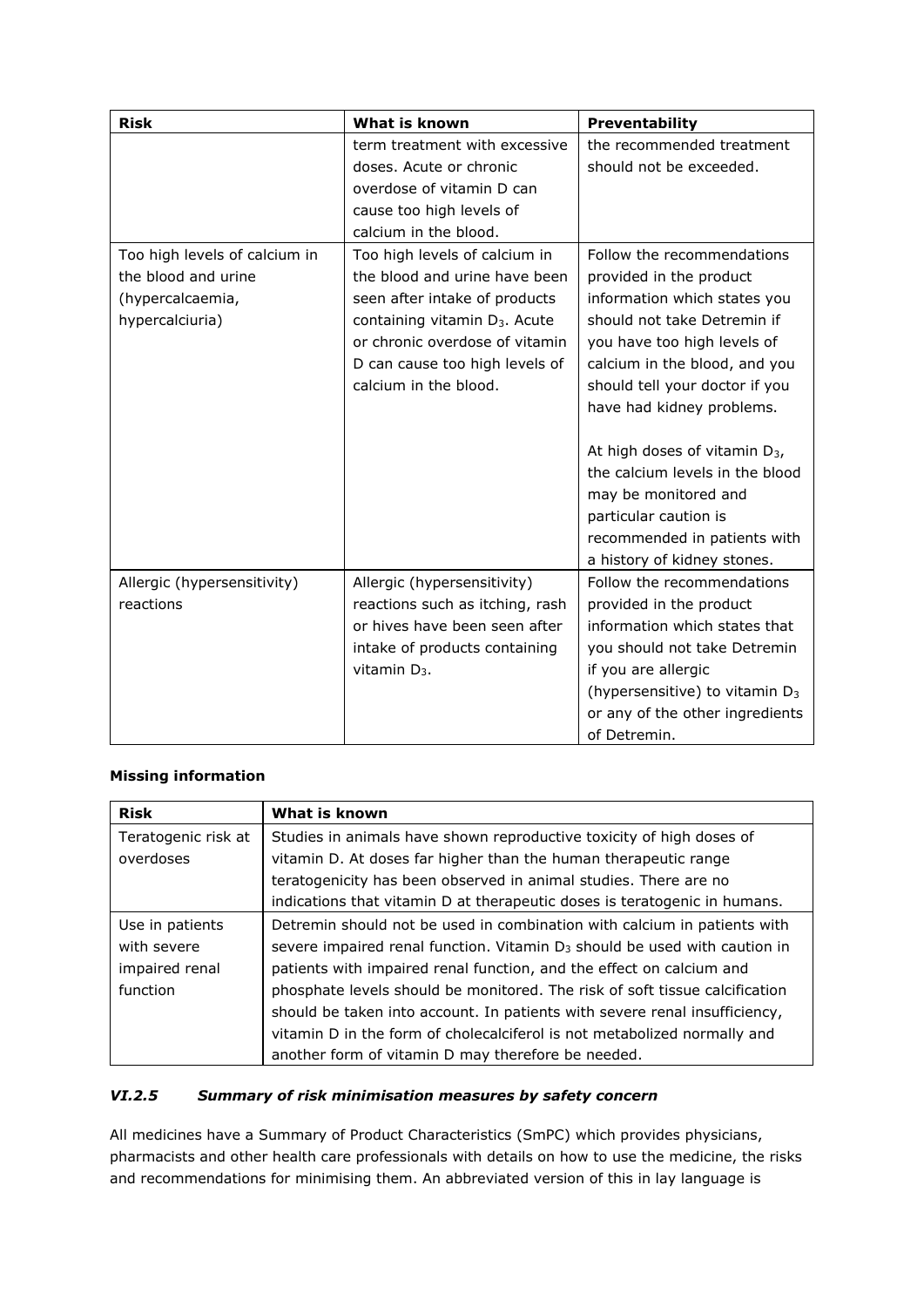provided in the form of the package leaflet (PL). The measures in these documents are known as routine risk minimisation measures.

The Summary of Product Characteristics and the Package leaflet for Detremin can be found on the authorities web pages.

This medicine has no additional risk minimisation measures.

#### *VI.2.6 Planned post authorisation development plan*

None.

# *VI.2.7 Summary of changes to the Risk Management Plan over time*

Major changes to the Risk Management Plan over time

| <b>Version</b> | <b>Date</b> | <b>Safety Concerns</b>        | <b>Comment</b>                                 |
|----------------|-------------|-------------------------------|------------------------------------------------|
| 1              | 01/07/2010  |                               | New RMP                                        |
| $\overline{2}$ | 18/10/2010  | Interactions                  | Interaction "Drugs leading to fat              |
|                |             |                               | malabsorption, e.g. orlistat and               |
|                |             |                               | colestyramin, may impair the                   |
|                |             |                               | absorption of vitamin D." added.               |
| 3              | 25/01/2011  | Interaction                   | Interaction "Isoniazid may reduce the          |
|                |             |                               | effectiveness of vitamin D <sub>3</sub> due to |
|                |             |                               | inhibition of the metabolic activation         |
|                |             |                               | of vitamin D." included                        |
|                |             |                               | Additional risk minimization activities        |
|                |             | Overdose                      | for overdose added i.e. text                   |
|                |             |                               | regarding risk with overdose in SPC            |
|                |             |                               | and description of package.                    |
| $\overline{4}$ | 21/11/2013  | <b>NA</b>                     | Change to new RMP template                     |
| 5              | 13/05/2015  | Teratogenic risk              | Update of the important potential              |
|                |             |                               | risks "Teratogenic risk" due to                |
|                |             |                               | approved variation                             |
|                |             |                               | SE/H/966/01/II/06. General update              |
|                |             |                               | due to upcoming renewal application.           |
| 6              | 18/02/2016  | Overdose (upgraded from       | Updates requested during renewal               |
|                |             | important potential risk)     | procedure SE/H/966/01/R/01.                    |
|                |             | Hypercalcaemia and            |                                                |
|                |             | hypercalciuria                | Upgrade of "overdose" from an                  |
|                |             | Hypersensitivity reactions    | important potential to an important            |
|                |             | Teratogenic risk at overdoses | identified risk since reports of               |
|                |             | Use in patients with severe   | overdoses have been reported in                |
|                |             | renal impairment              | previous PSURs.                                |
|                |             |                               | "hypercalcaemia and hypercalciuria"            |
|                |             |                               | and "hypersensitivity reactions"               |
|                |             |                               | added as important identified risks,           |